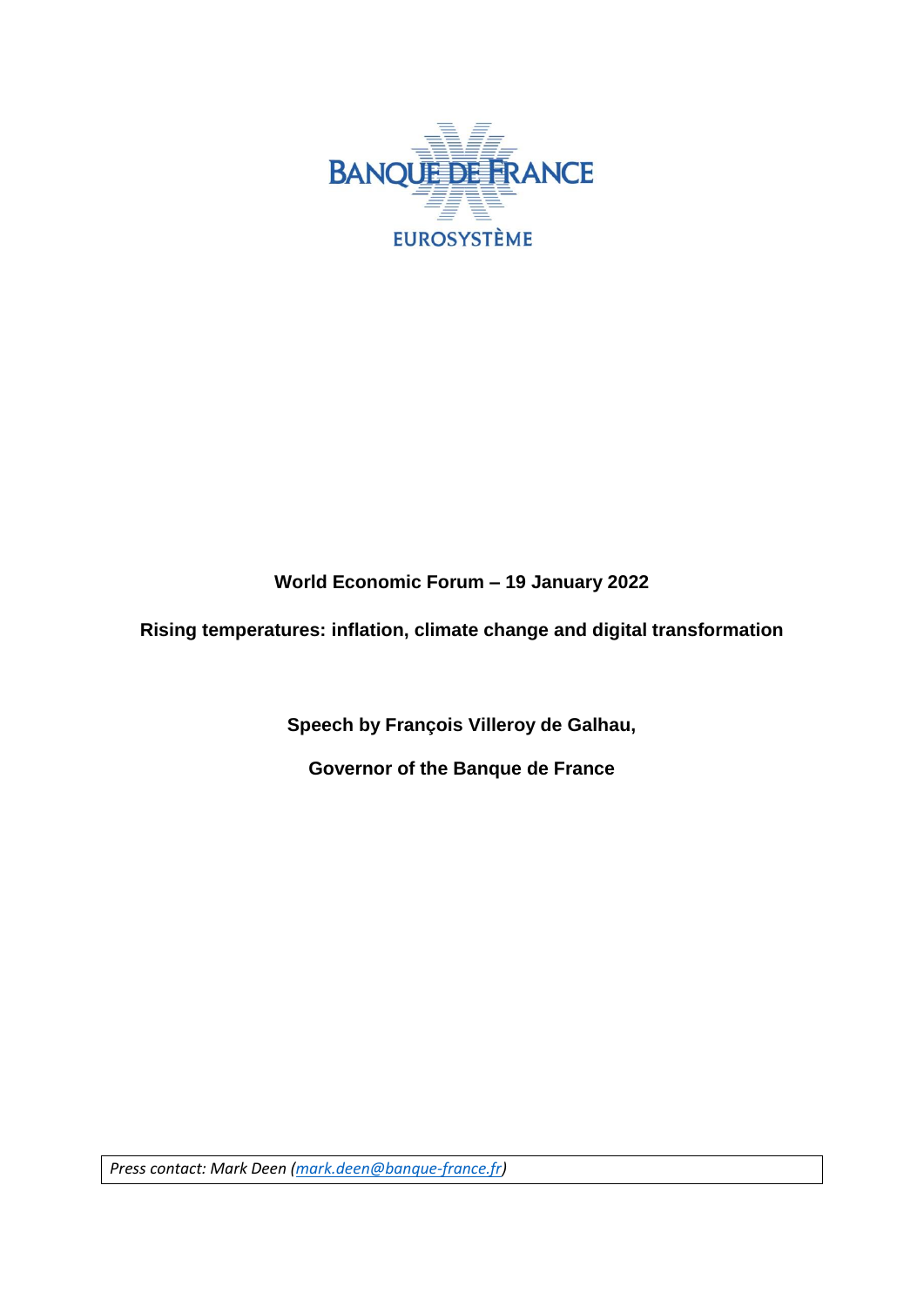Ladies and Gentlemen,

It is a great pleasure to have the opportunity to deliver a few remarks at this virtual edition of the World Economic Forum today. As you may have expected from a central bank governor, my remarks will first be about inflation, with a comparison of the situations in Europe, the United States and Japan. I will then briefly touch upon the two great transformations underway, ecological and digital, which will shape our future. By the way, inflation and climate change share a common feature: rising temperatures… which could be the subtitle of my introductory statement.

\*

## **I. Inflation in Europe, the United States and Japan**

The strong rebound in 2021 was obviously excellent news for our economies, which have suffered on a scale never before experienced by current generations. Over the last few months, inflation has accelerated, primarily because of tensions in energy and shortages in commodities and intermediate goods. Its magnitude varies across countries: in December, inflation stood at 7.0% in the United States, higher than the 5.0% observed in the euro area, and in sharp contrast with the 0.6% observed in Japan in November.

This common transatlantic trend calls for a common vigilance from central banks, and a change from the very accommodative monetary policy rightly – and successfully – pursued in 2020 to face the Covid crisis. That said, let me stress some intercontinental differences. The US economy recovered faster and more strongly than that of the euro area, notably due to the very large fiscal stimulus after the Covid crisis. In December core inflation, excluding food and energy, was 5.5% in the United States and 2.6% in Europe, showing that the dramatic increase in energy prices in 2021 does not stand as the sole explanation for this recent surge in overall inflation. The labour market is also much tighter in the United States: the labour force participation remains lower than before the crisis, and there is a large decrease in unemployment, to 4.2% in November 2021 compared with 7.2% in the euro area. These differences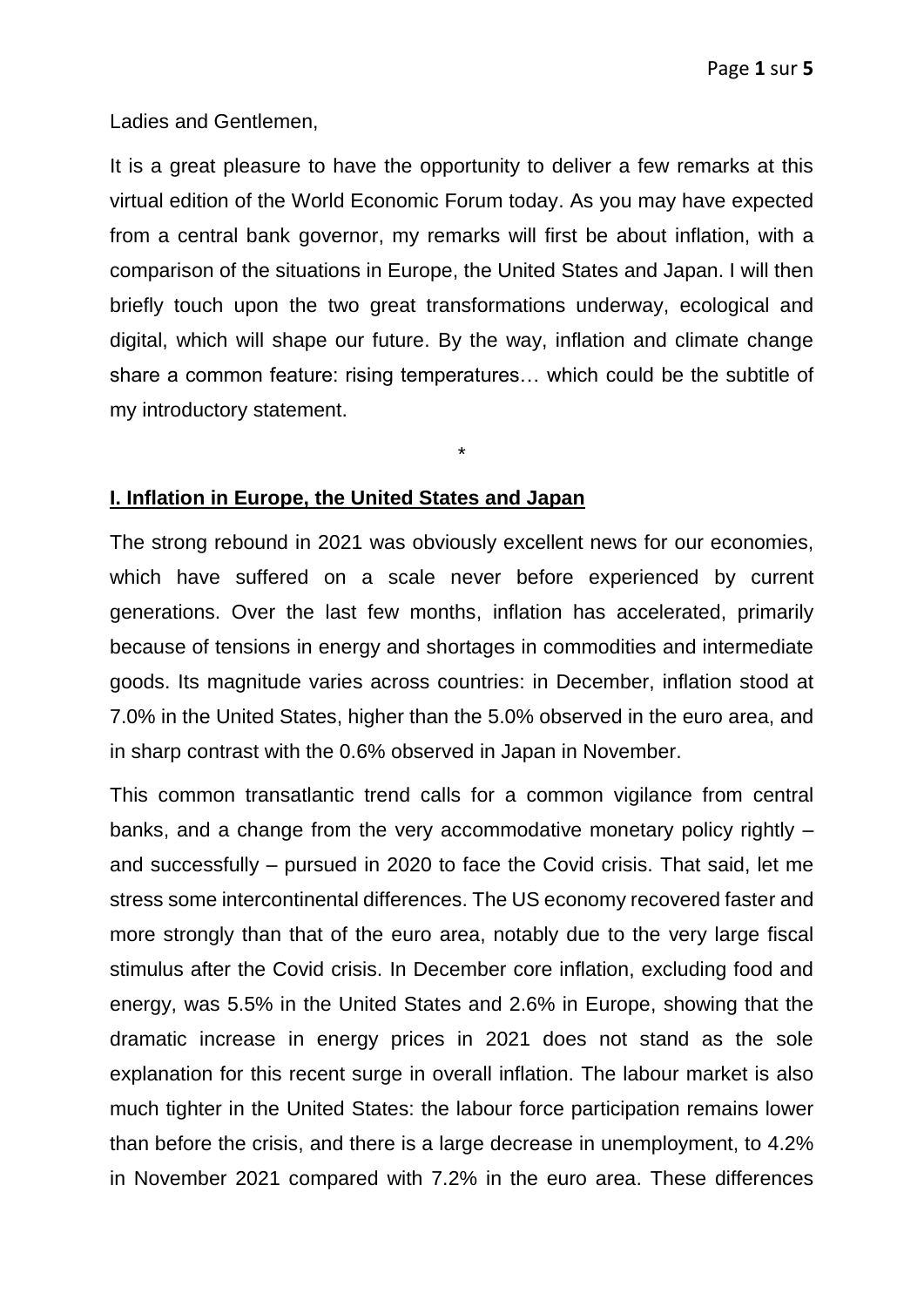explain why monetary policy accommodation is removed more quickly in the United States with the Fed seemingly contemplating three significant shifts in a row: tapering of purchases, lift off of interest rates, downsizing of the balance sheet.

On the other side of the spectrum, Japan is little affected by rising inflation. Indeed, 2021 growth is lower than in Europe (1.8% vs 5.2%<sup>i</sup>), inflation returned to positive territory for the first time in a year in September but remains very low at 0.6% in November; and core inflation remains in negative territory at -0.6%. These figures are currently distorted by the sharp fall in mobile phone fees, but the Bank of Japan continues to expect CPI inflation to be only close to 1.1% in 2022 and 2023. Not so long ago, many commentators were worried about a possible "Japanification" of the euro area. They were wrong, and should be reassured today: the ECB's resolute action has been successful in preventing this risk and avoided falling into a trap where economic agents' expectations remain deflationary ("deflationary mind" as the Japanese often say).

These differences between the United States, Japan and the euro area explain the different paces of their monetary reactions. The ECB remains very vigilant about prices and wages dynamics, and will gradually adjust its monetary policy to firmly ensure that inflation recedes soon and then stabilises around its 2% target over the medium term. In our case, we think that this gradual and sequential approach – first tapering, second lift off, and eventually downsizing – is appropriate. But we keep our full optionality about the speed of this sequence, and will definitely be data driven.

## **II. Two great transformations are underway**

The present Covid crisis and inflation hump – serious though they are – should not let us forget the two "Great transformations" – the ecological and the digital ones – that we will all have to pursue in the long run. I just quoted the seminal opus of Karl Polanyi in 1944, but I should also mention another famous economist of the last century, Joseph Schumpeter. They diverged in their prescriptions, but they were both born in Europe (Austria-Hungary, to be more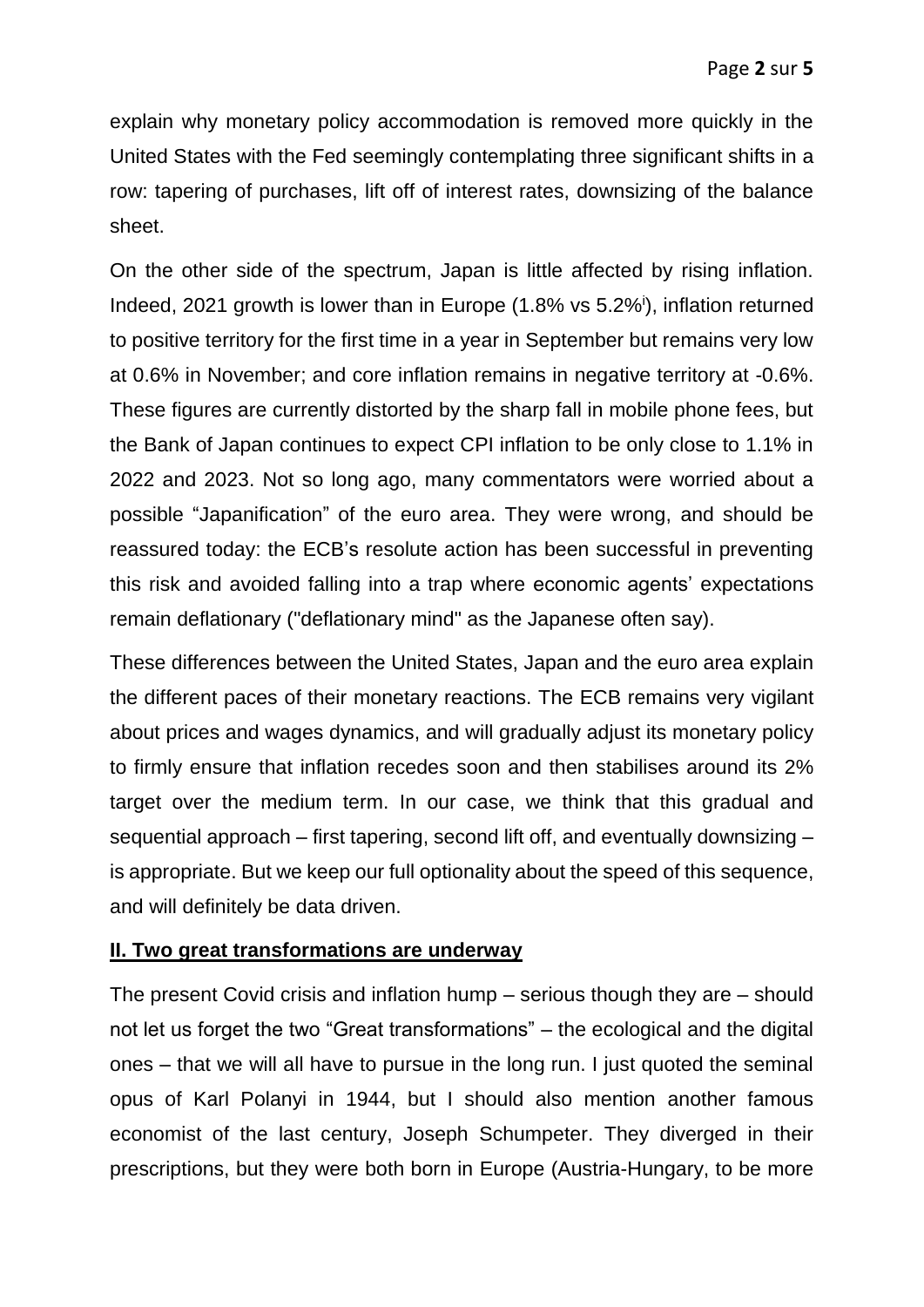specific) and then lived and died in North America. We will need their vision to succeed in the Great transformations of our demanding 21<sup>st</sup> century.

1/ Climate change is accelerating. Natural catastrophes such as droughts, heat waves, storms, etc. cost USD 250 billion in 2021, a steep increase of 24% compared with 2020 – which was already well above the 10-year average<sup>ii</sup>. We are hopefully all concerned about the delays in implementing the Paris agreement. The Banque de France has conducted simulations on the basis of macro-financial scenarios developed by the NGFS, the Network for Greening the Financial System: a late and disorderly transition would have far more adverse effects, ranging between 10% and 20% of world GDP by the end of the century (compared with up to 7% of GDP for an orderly transition). Beyond COP26, globally coordinated governmental forward-looking guidance is therefore necessary to anchor concrete and credible commitments, such as the one taken by the European Union in its Fit for 55 programme. And yes, policies to fight climate change should imperatively include an appropriate carbon price.

Be assured that central banks will do everything they can do. The ECB monetary policy strategy review, concluded last summer under President Lagarde's leadership, sets out an ambitious action plan leading up to 2024. But central banks and, beyond, financial intermediaries cannot substitute for adequate – and sometimes difficult – public policies.

The green transition does hold risks – including for inflation –, but it also offers economic and financial opportunities, as new technologies gradually reach scalability. The sooner we start, the more positive (or the less negative) the economic balance will be.

2/ Let me now turn to the second major transformation underway: the digital transformation. Here, Europe is still lagging behind the United States and China. It is of the utmost importance to remain at the technological frontier in order to reap the benefits of innovation in terms of productivity and growth, as the winner often takes all. Beyond the economic fallouts, it is also a matter of strategic autonomy.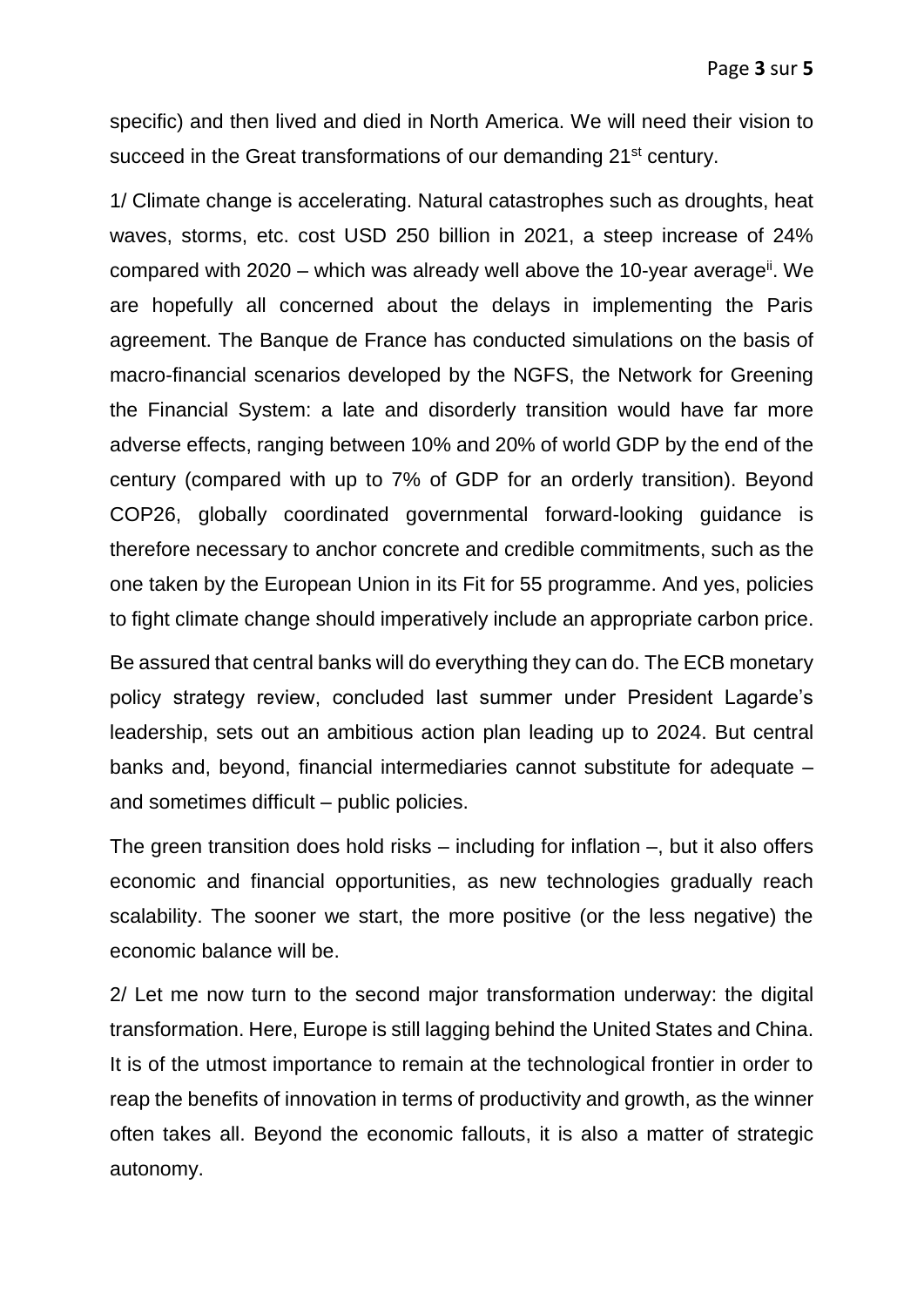These disruptions are also reflected in the monetary, financial and payments spheres – which we scrutinize as central banks and supervisors –, where digitalisation is bringing about a triple revolution – and it is far from over:

- (i) First, the arrival of **new players:** new actors born from the tech world Fintechs and Bigtechs – are challenging historical players with radically new approaches to financial services and at present much less regulation;
- (ii) Second, the emergence of **new assets**: crypto-assets from the blockchain universe in the form of tokens: they will not be credible as "cryptocurrencies", but could be used as settlement means – think of stablecoins for instance;
- (iii) Lastly, the emergence of **decentralised market infrastructures**: new technologies tend to reduce the use of proven centralised settlement systems.

These revolutions offer the potential for increased market efficiency while reducing costs and time. But they entail several risks, and they could lead to significant concentration effects among a few dominant private networks: these would in practice "re-intermediate", but without the trust and regulation associated with the architecture of the monetary and financial edifice that we – public and private players – have built together over a period of decades.

In the face of this major challenge, we need to both innovate and regulate. For some, the conjunction between the two should be an "or", considering them mutually exclusive: innovation in the form of a central bank digital currency would be an alternative, indeed the only alternative, to the unchecked development of decentralised finance. For me, the conjunction is "and": the two pillars clearly work together to create a framework that can foster sustainable innovation; this is why the EU should adopt the MiCA regulation on crypto assets in the first half of this year. But the worst conjunction would be "neither, nor": revolutions always happen quickly, and we are at risk of neither innovating nor regulating in time. In that case we would have failed in our historical mission and jeopardised centuries of work building up confidence in our money.